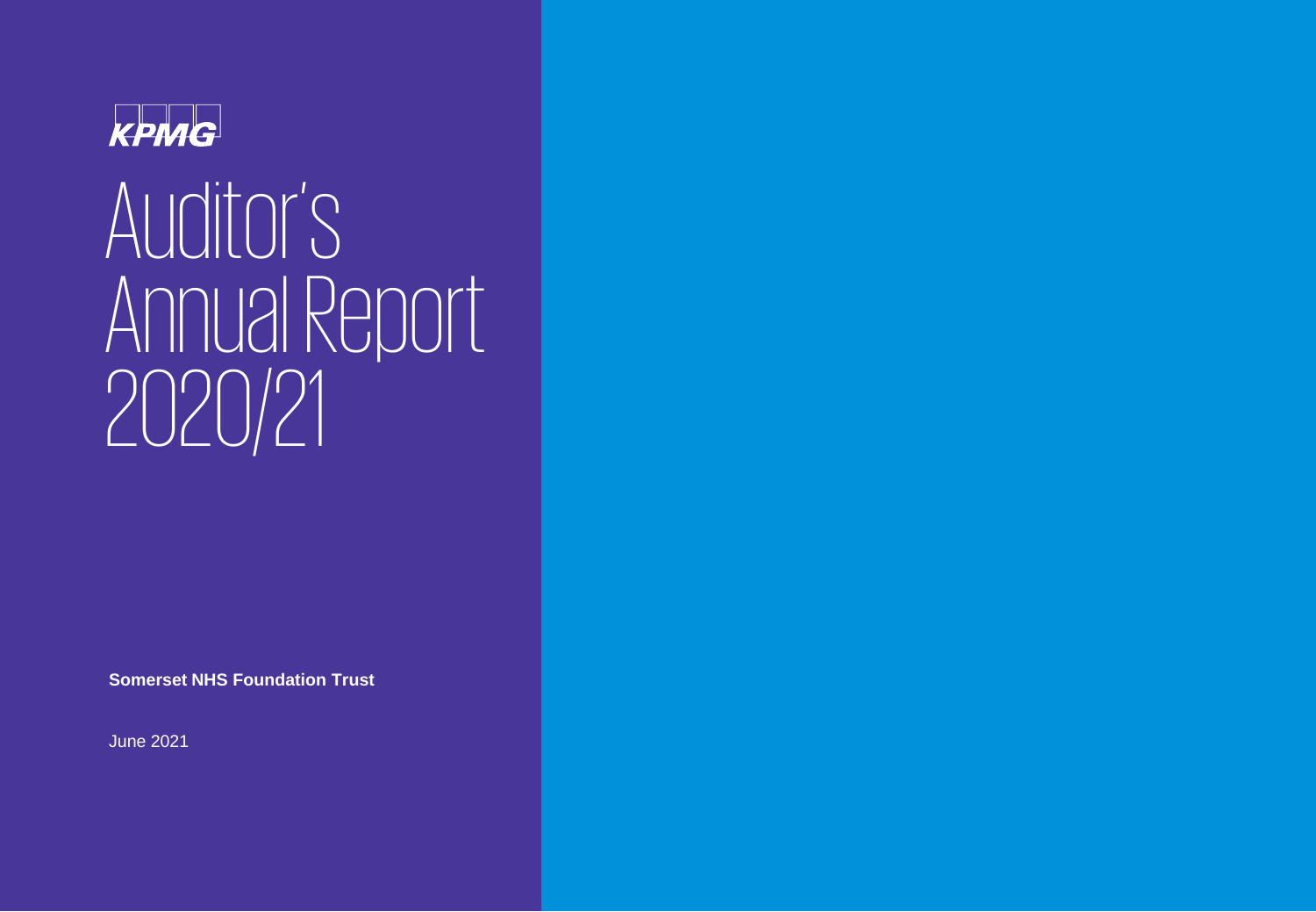### Key contacts

Your key contacts in connection with this report are:

Jon Brown Associate Partner Jonathan.Brown@kpmg.co.uk

Duncan Laird Senior Manager Duncan.Laird@kpmg.co.uk

Alex Middleton In-charge Alexander.Middleton@kpmg.co.uk

| <b>Contents</b>            | Page |
|----------------------------|------|
| Summary                    | 3    |
| Accounts audit             | 4    |
| Value for money commentary | 5    |

This report is addressed to Somerset NHS Foundation Trust (the Trust) and has been prepared for the sole use of the Trust. We take no responsibility to any member of staff acting in their individual capacities, or to third parties.

External auditors do not act as a substitute for the audited body's own responsibility for putting in place proper arrangements to ensure that public business is conducted in accordance with the law and proper standards, and that public money is safeguarded and properly accounted for, and used economically, efficiently and effectively.

 $2021$  KPMG LLP, a uK limited liability partnership and a member firms affiliated with KPMG global organisation of independent member firms affiliated with KPMG International Limited, a privated with KPMG International Li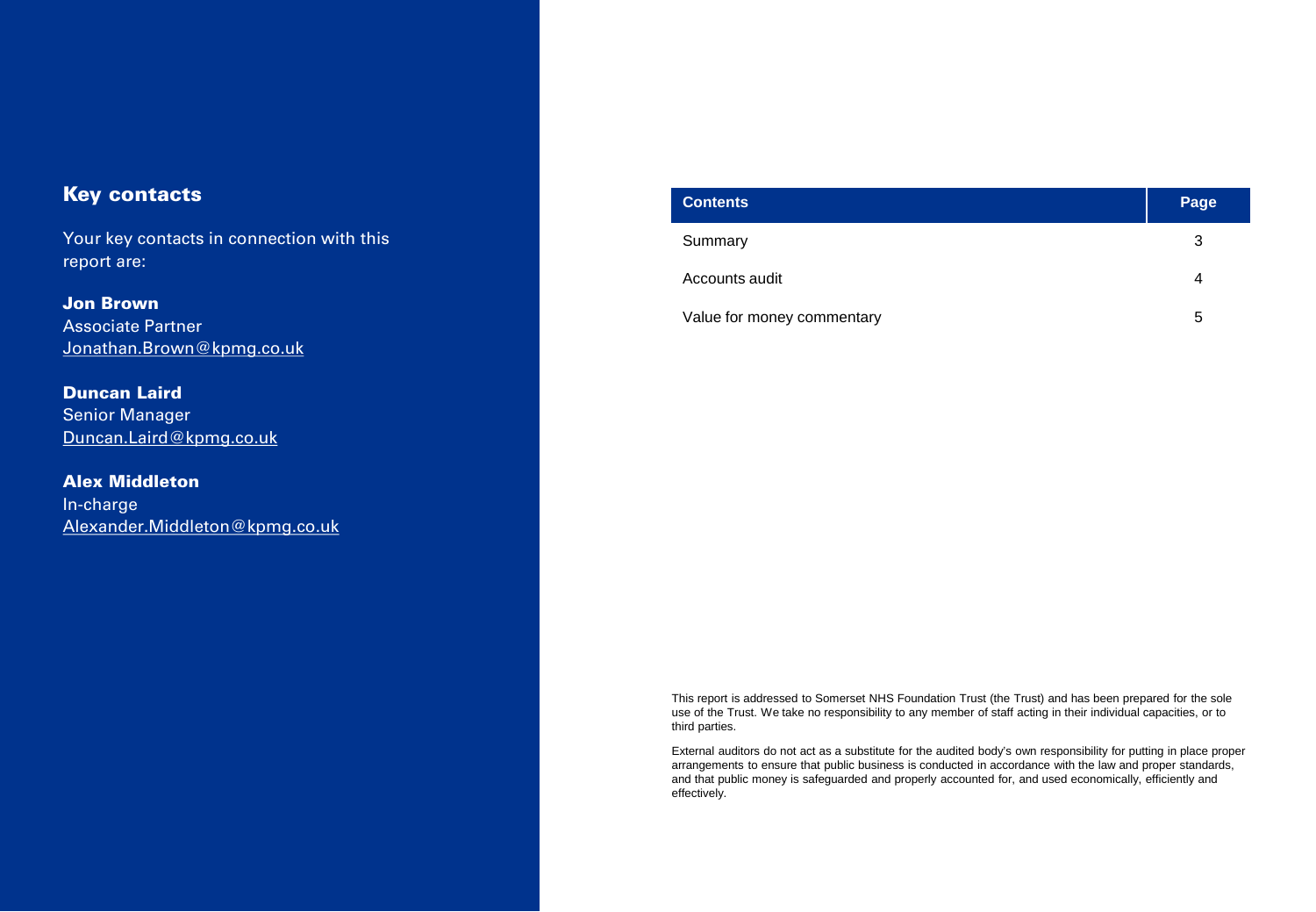### **Somerset NHS Foundation Trust**

## **Summary**

#### **Introduction**

This Auditor's Annual Report provides a summary of the findings and key issues arising from our 2020-21 audit of Somerset NHS Foundation Trust (the 'Trust'). This report has been prepared in line with the requirements set out in the Code of Audit Practice published by the National Audit Office and is required to be published by the Trust alongside the annual report and accounts.

#### **Our responsibilities**

The statutory responsibilities and powers of appointed auditors are set out in the Local Audit and Accountability Act 2014. In line with this we provide conclusions on the following matters:

- **Accounts -** We provide an opinion as to whether the accounts give a true and fair view of the financial position of the Trust and of its income and expenditure during the year. We confirm whether the accounts have been prepared in line with the Group Accounting Manual prepared by the Department of Health and Social Care (DHSC).
- **Annual report -** We assess whether the annual report is consistent with our knowledge of the Trust. We perform testing of certain figures labelled in the remuneration report.
- **Value for money -** We assess the arrangements in place for securing economy, efficiency and effectiveness (value for money) in the Trust's use of resources and provide a summary of our findings in the commentary in this report. We are required to report if we have identified any significant weaknesses as a result of this work.
- **Other reporting -** We may issue other reports where we determine that this is necessary in the public interest under the Local Audit and Accountability Act.

### **Findings**

We have set out below a summary of the conclusions that we provided in respect of our responsibilities:

| <b>Accounts</b>        | We issued an unqualified opinion on the Trust's accounts<br>on 15 June 2021. This means that we believe the accounts<br>give a true and fair view of the financial performance and<br>position of the Trust. |
|------------------------|--------------------------------------------------------------------------------------------------------------------------------------------------------------------------------------------------------------|
|                        | We have provided further details of the key risks we<br>identified and our response on page 4.                                                                                                               |
| <b>Annual report</b>   | We did not identify any significant inconsistencies between<br>the content of the annual report and our knowledge of the<br>Trust.                                                                           |
|                        | We confirmed that the Governance Statement had been<br>prepared in line with the DHSC requirements.                                                                                                          |
| <b>Value for money</b> | We are required to report if we identify any matters that<br>indicate the Trust does not have sufficient arrangements to<br>achieve value for money.                                                         |
|                        | We have nothing to report in this regard.                                                                                                                                                                    |
| <b>Other reporting</b> | We did not consider it necessary to issue any other reports<br>in the public interest.                                                                                                                       |

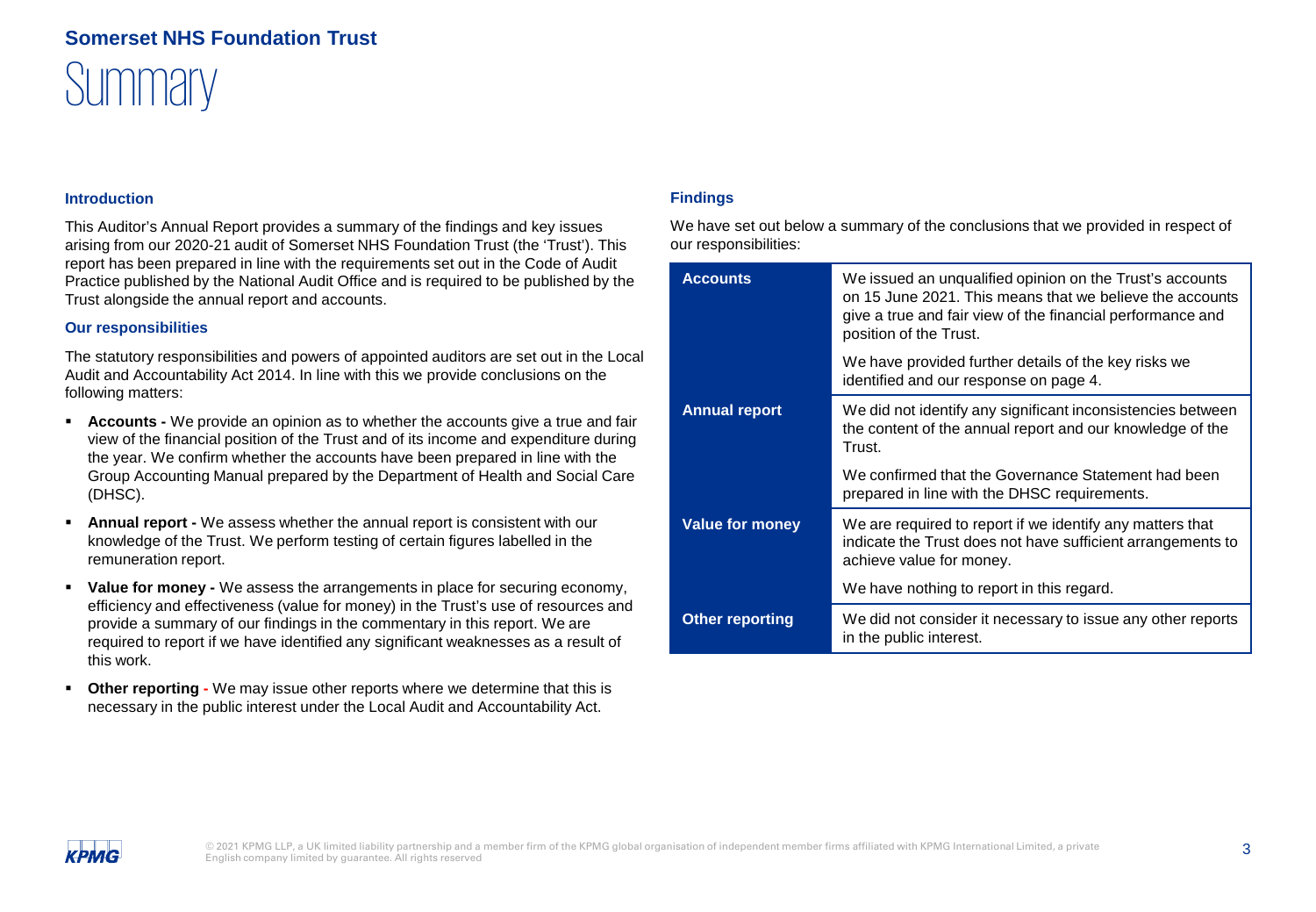### Accounts audit **Somerset NHS Foundation Trust**

The table below summarises the key risks that we identified to our audit opinion as part of our risk assessment and how we responded to these through our audit.

| <b>Risk</b>                                                                                                                                                                                                                                                   | <b>Findings</b>                                                                                                                                                                                                                                 |
|---------------------------------------------------------------------------------------------------------------------------------------------------------------------------------------------------------------------------------------------------------------|-------------------------------------------------------------------------------------------------------------------------------------------------------------------------------------------------------------------------------------------------|
| <b>Valuation of land and buildings</b>                                                                                                                                                                                                                        | We did not identify any material misstatements relating to this risk.                                                                                                                                                                           |
| Land and buildings are required to be held at fair value. As<br>hospital buildings are specialised assets and there is not an<br>active market for them they are usually valued on the basis of<br>the cost to replace them with a 'modern equivalent asset'. | We considered the estimate to be balanced based on the procedures performed to challenge key<br>assumptions within the valuation, including the use of relevant indices and assumptions of how a modern<br>equivalent asset would be developed. |
| The Trust engages an expert valuer to provide a valuation of<br>land and buildings at year end.                                                                                                                                                               |                                                                                                                                                                                                                                                 |
| <b>Management override of controls</b>                                                                                                                                                                                                                        | We did not identify any material misstatements relating to this risk.                                                                                                                                                                           |
| We are required by auditing standards to recognise the risk<br>that management may use their authority to override the<br>usual control environment.                                                                                                          |                                                                                                                                                                                                                                                 |
| <b>Fraudulent revenue recognition</b>                                                                                                                                                                                                                         | We did not identify any material misstatements relating to this risk.                                                                                                                                                                           |
| Auditing standards set a rebuttable assumption that there is a<br>risk revenue is recognised inappropriately. We recognised<br>this risk over the variable elements of income the Trust has<br>received during the year and recognition at year end.          |                                                                                                                                                                                                                                                 |
| <b>Fraudulent expenditure recognition</b>                                                                                                                                                                                                                     | We did not identify any material misstatements relating to this risk.                                                                                                                                                                           |
| Auditing standards set a rebuttable assumption that there is a<br>risk expenditure is recognised inappropriately. We recognised<br>this risk over the existence of non-pay, non-depreciation<br>expenditure at year end.                                      | We raised one recommendation to propose formalising the Trust's process for review of accruals to enable<br>us to place reliance on it for audit purposes.                                                                                      |

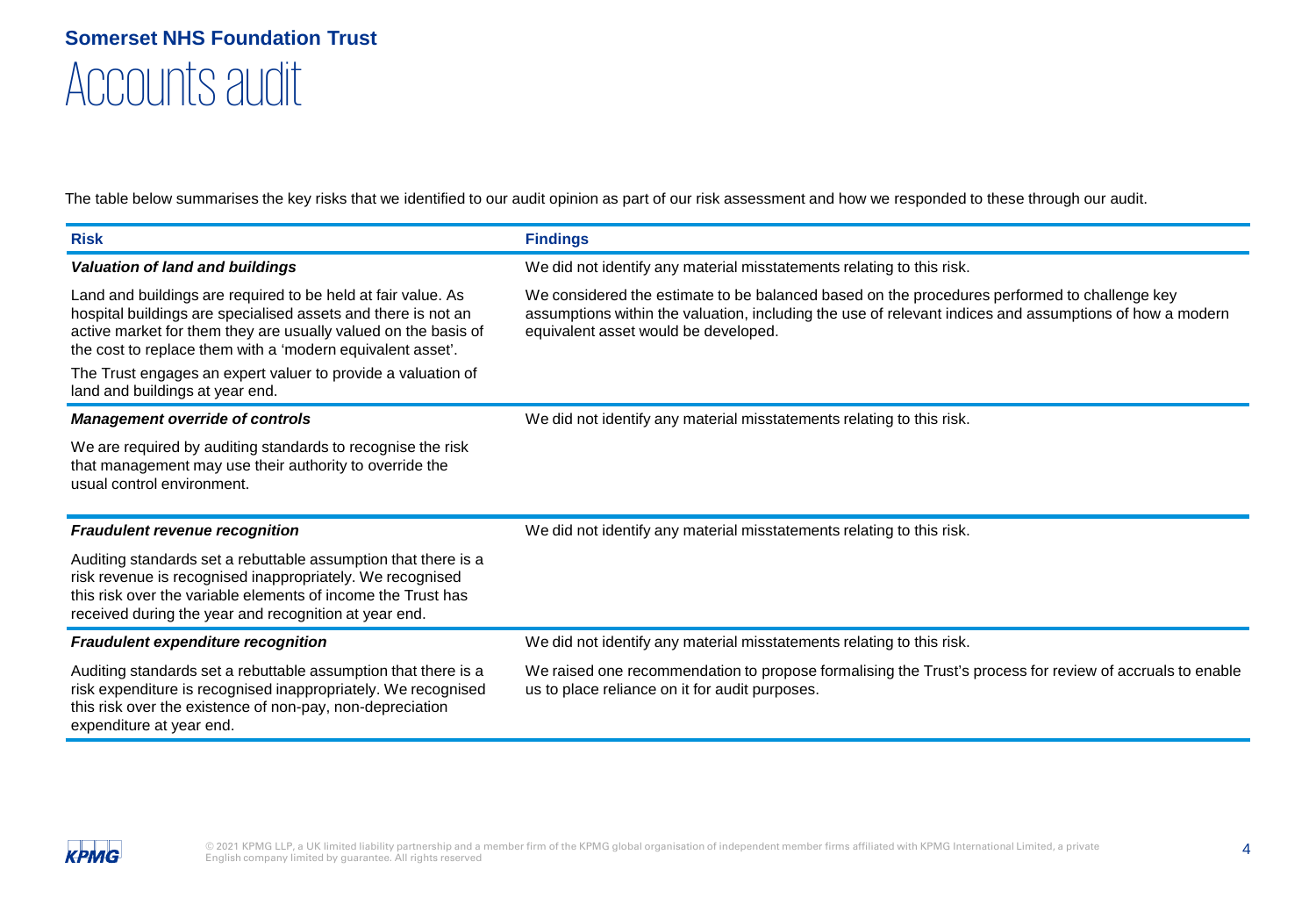#### **Introduction**

We consider whether there are sufficient arrangements in place for the Trust for each of the elements that make up value for money. Value for money relates to ensuring that resources are used efficiently in order to maximise the outcomes that can be achieved.

We undertake risk assessment procedures in order to assess whether there are any risks that value for money is not being achieved. This is prepared by considering the findings from other regulators and auditors, records from the organisation and performing procedures to assess the design of key systems at the organisation that give assurance over value for money.

Where a significant risk is identified we perform further procedures in order to consider whether there are significant weaknesses in the processes in place to achieve value for money.

Further details of our value for money responsibilities can be found in the Audit Code of Practice at [Code of Audit Practice \(nao.org.uk\)](https://www.nao.org.uk/code-audit-practice/wp-content/uploads/sites/29/2020/01/Code_of_audit_practice_2020.pdf)

### **Matters that informed our risk assessment**

The table below provides a summary of the external sources of evidence that were utilised in forming our risk assessment as to whether there were significant risks that value for money was not being achieved:

| <b>Care Quality</b>                      | The last full CQC report was in March 2020, with an                                                                                                                                                    |
|------------------------------------------|--------------------------------------------------------------------------------------------------------------------------------------------------------------------------------------------------------|
| <b>Commission rating</b>                 | overall rating of Good,                                                                                                                                                                                |
| <b>Single Oversight</b>                  | The latest NHSI Single Oversight Framework rating                                                                                                                                                      |
| <b>Framework rating</b>                  | for the Trust was a 2: targeted support.                                                                                                                                                               |
| <b>Governance statement</b>              | There were no significant control deficiencies<br>identified in the governance statement.                                                                                                              |
| <b>Head of Internal Audit</b><br>opinion | The HoIA opinion concluded that there is a generally<br>sound system of internal control, designed to meet the<br>organisation's objectives, and controls are generally<br>being applied consistently. |

#### **Commentary on arrangements**

We have set out on the following pages commentary on how the arrangements in place at the Trust compared to the expected systems that would be in place in the sector.

#### **Summary of findings**

We have set out in the table below the outcomes from our procedures against each of the domains of value for money:

| <b>Domain</b>                                         | <b>Risk assessment</b>             | <b>Summary of</b><br>arrangements       |
|-------------------------------------------------------|------------------------------------|-----------------------------------------|
| <b>Financial sustainability</b>                       | One significant risk<br>identified | No significant<br>weaknesses identified |
| Governance                                            | No significant risks<br>identified | No significant<br>weaknesses identified |
| Improving economy,<br>efficiency and<br>effectiveness | No significant risks<br>identified | No significant<br>weaknesses identified |

We have not identified any significant weakness with regards to the Trust's arrangements for ensuring value for money. We reported this as part of our audit report and have provided further details in our commentary on pages 6 to 8.

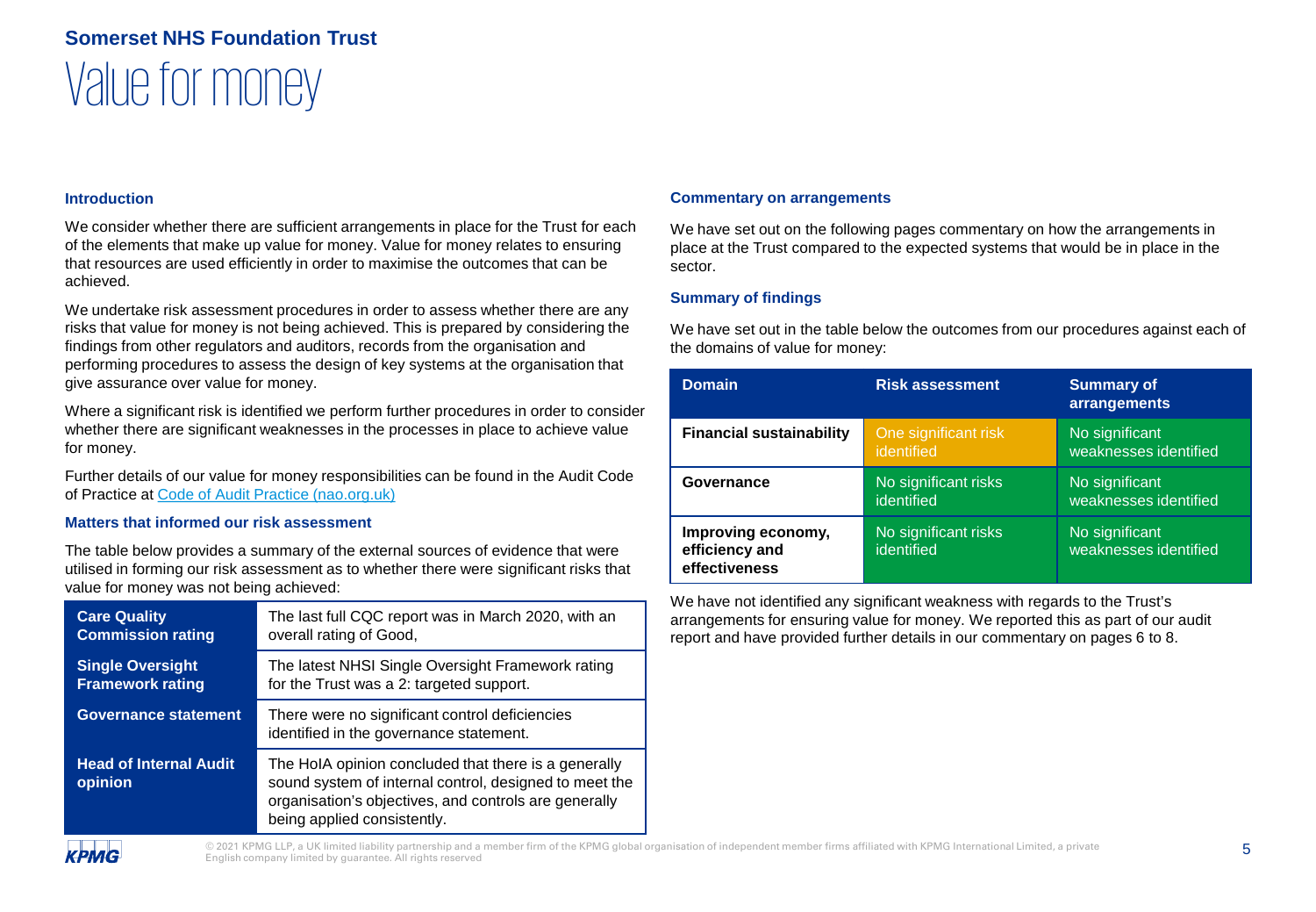| <b>Financial sustainability</b>                                                                                                                              |                                                                                                                                                                                                                                                                                                                                                                                                                                                                                                                                                                                                                             |
|--------------------------------------------------------------------------------------------------------------------------------------------------------------|-----------------------------------------------------------------------------------------------------------------------------------------------------------------------------------------------------------------------------------------------------------------------------------------------------------------------------------------------------------------------------------------------------------------------------------------------------------------------------------------------------------------------------------------------------------------------------------------------------------------------------|
| <b>Description</b>                                                                                                                                           | <b>Commentary on arrangements</b>                                                                                                                                                                                                                                                                                                                                                                                                                                                                                                                                                                                           |
| This relates to ensuring that the<br>Trust has sufficient<br>arrangements in place to be able<br>to continue to provide its<br>services within the resources | The Covid-19 pandemic has had a major impact on the NHS and this has resulted in changes to the financial planning regime. On 17<br>March 2020 normal contractual arrangements with NHS providers were suspended and the NHS moved to block contract payments on<br>account. The value of these was determined centrally, rather than being agreed between the CCG and the providers. NHS<br>organisations were also reimbursed with additional funding as required in order to reflect the additional costs incurred as a result of<br>Covid-19. The Trust did not have to submit a formal plan to NHSE/I for this period. |
| available to it.<br>We considered the following                                                                                                              | For months 7-12, NHSE/I provided allocations for each CCG, with further funding made available to cover additional cost pressures due<br>to Covid-19 and the provision of services. The forecast outturn for the Trust was a £18.65m deficit.                                                                                                                                                                                                                                                                                                                                                                               |
| areas as part of assessing<br>whether sufficient arrangements<br>were in place:                                                                              | The initial draft budgets were constructed based on appropriate local and national planning assumptions. The budget monitoring and<br>control processes are able to identify, and incorporate, significant pressures into the financial plan to ensure it remains achievable and<br>realistic                                                                                                                                                                                                                                                                                                                               |
| • How the Trust sets its<br>financial plans to ensure<br>services can continue to be<br>delivered;                                                           | We found effective arrangements for the alignment of financial, workforce and operational plans. The Trust business planning process is<br>designed to ensure workforce, performance and activity issues are captured and included within financial plans. The Trust also<br>completes separate workforce and activity returns to NHSI which triangulate with the main financial plan submission.                                                                                                                                                                                                                           |
| How financial performance is<br>monitored and actions                                                                                                        | The Trust has an appropriate reporting framework in place. the financial performance of the Trust is reported regularly to the Finance<br>Committee and through the Business Planning Management Group, prior to a summary report being taken to the Trust Board.                                                                                                                                                                                                                                                                                                                                                           |
| identified where it is behind<br>plan; and<br>How financial risks are<br>identified and actions to<br>manage risks implemented.                              | Achieving financial sustainability is a specific strategic risk on the Trust's Board Assurance Framework and the Trust has also identified<br>a specific risk in its corporate risk register about Somerset STP system finances. The corporate risk register is reported to the Quality<br>and Governance Committee, with escalation routes from the Board. As a result of the large underlying deficits and efficiency targets, we                                                                                                                                                                                         |
|                                                                                                                                                              | identified one risk in relation to the processes for ensuring financial sustainability.                                                                                                                                                                                                                                                                                                                                                                                                                                                                                                                                     |
|                                                                                                                                                              | The Trust and its partners in the Somerset Integrated Care System (ICS) have agreed and submitted plans for the first 6 months of<br>2021/22 which deliver breakeven positions across the ICS. Discussions are underway to plan for H2 although further guidance is<br>awaited on the funding regime that will be in place.                                                                                                                                                                                                                                                                                                 |
|                                                                                                                                                              | The pre-Covid analysis identified a significant underlying deficit across the Somerset system and this will need to be revisited when<br>further guidance is issued. However we consider the arrangements in place at the Trust to be appropriate and have not identified any<br>significant weaknesses which would impact our value for money conclusion.                                                                                                                                                                                                                                                                  |

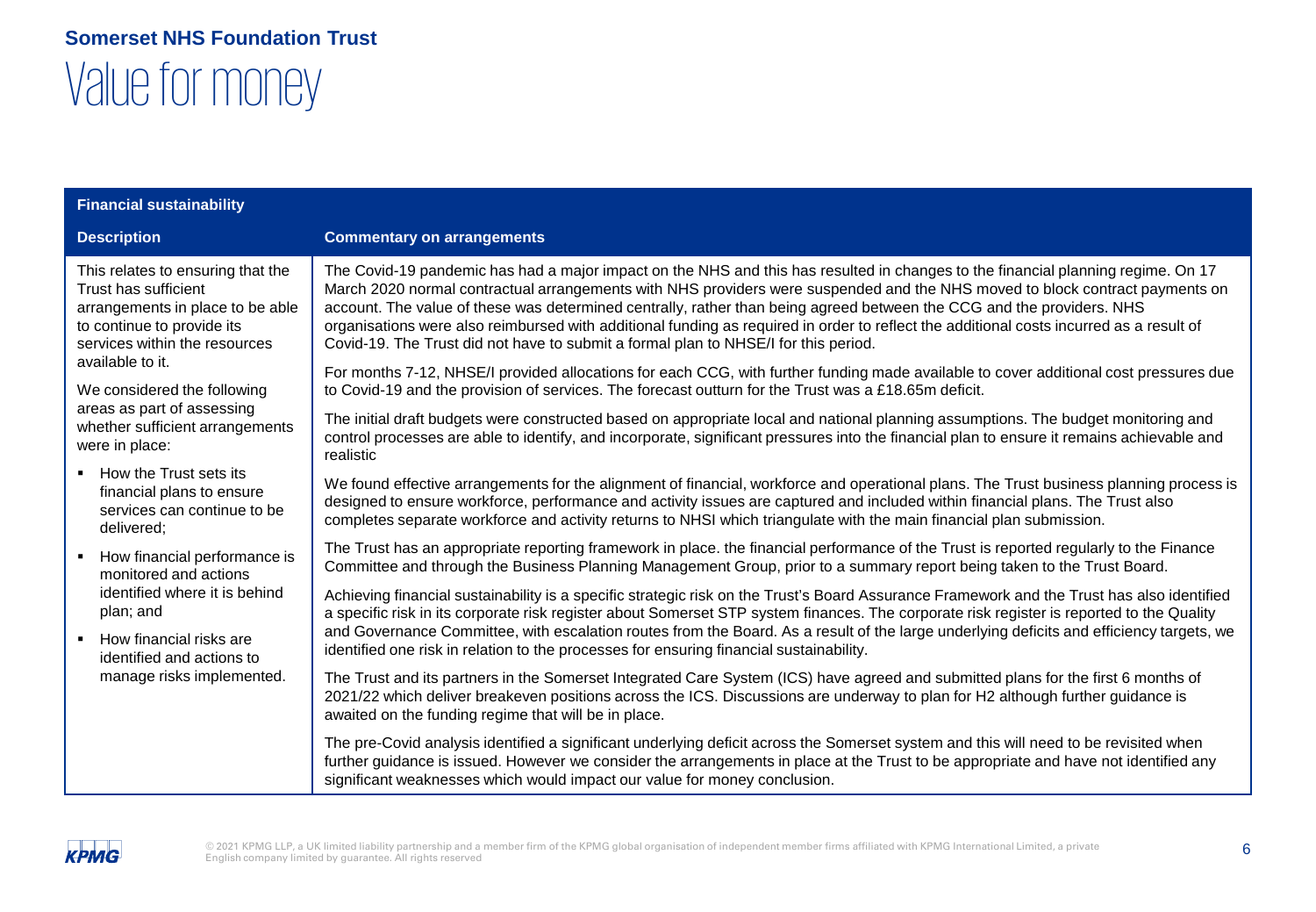| Governance                                                                                                                         |                                                                                                                                                                                                                                                                                                                                                                                                                                                                                                                                                                          |
|------------------------------------------------------------------------------------------------------------------------------------|--------------------------------------------------------------------------------------------------------------------------------------------------------------------------------------------------------------------------------------------------------------------------------------------------------------------------------------------------------------------------------------------------------------------------------------------------------------------------------------------------------------------------------------------------------------------------|
| <b>Description</b>                                                                                                                 | <b>Commentary on arrangements</b>                                                                                                                                                                                                                                                                                                                                                                                                                                                                                                                                        |
| This relates to the arrangements<br>in place for overseeing the<br>Trust's performance, identifying<br>risks to achievement of its | We consider the Trust to have effective processes in place to monitor and assess risk. Strategic risks are recorded and identified using<br>the Board Assurance Framework. The full corporate risk register is overseen by the Quality & Governance Committee, with reports<br>provided to the Audit Committee for assurance, and is regularly reviewed by the Board. Through our attendance at Audit Committees,<br>we have observed effective challenge provided by Non-Executive Directors.                                                                           |
| objectives and taking key<br>decisions.                                                                                            | Our review of the risk register found this was sufficiently detailed to effectively manage key risks although we note that the current risk<br>management policy is a work in progress due to the merger.                                                                                                                                                                                                                                                                                                                                                                |
| We considered the following<br>areas as part of assessing<br>whether sufficient arrangements<br>were in place:                     | The effectiveness of internal controls is monitored by the Audit Committee, through reporting from Internal Audit and Local Counter<br>Fraud. The Trust has a dedicated counter fraud service provided in-house. The Local Counter Fraud Specialist (LCFS) has an agreed<br>work plan and reports progress to each Audit Committee, with an annual report taken at the end of the year. This resource is<br>supplemented via consideration of fraud by the Audit Committee and senior finance staff whilst preparing the financial statements. .                         |
| • Processes for the<br>identification and<br>management of strategic                                                               | The financial planning regime has significantly changed for 2020-21. The Trust has maintained oversight of performance (both financial<br>and operational) through review at the Business Planning Management Group, Finance Committee and the Trust Board.                                                                                                                                                                                                                                                                                                              |
| risks;<br>Decision making framework<br>for assessing strategic<br>decisions;                                                       | We also found appropriate processes in place to ensure accurate recording and monitoring of the additional costs associated with<br>Covid-19: the Trust implemented a specific financial regime during the first wave of the pandemic including setting up specific cost<br>centres for Covid-19 costs to be captured. During the year, NHSE/I commissioned a review of Covid-19 expenditure undertaken by<br>Deloitte.                                                                                                                                                  |
| Processes for ensuring<br>compliance with laws and<br>regulations;                                                                 | The Trust has in place a staff code of conduct as per the standards of conduct and business behaviour policy. Specific guidance is in<br>place for teams and managers via standards of behaviour for these roles. Overall compliance with legislation, laws & regulations is<br>monitored by the Director of Corporate Governance with an outside legal firm available for expert advice if required. A register of interest<br>is in place together with a policy for gifts and hospitality with regular reporting of entries on the register taking place to the Audit |
| How controls in key areas are<br>monitored to ensure they are<br>working effectively.                                              | Committee.<br>Key strategic decisions are made via the Trust's governance process. A scheme of delegation is in place which sets out where different<br>decisions/approvals should take place. Major decisions require business cases to be approved through the relevant oversight group,<br>such as the Strategic Estates Group                                                                                                                                                                                                                                        |

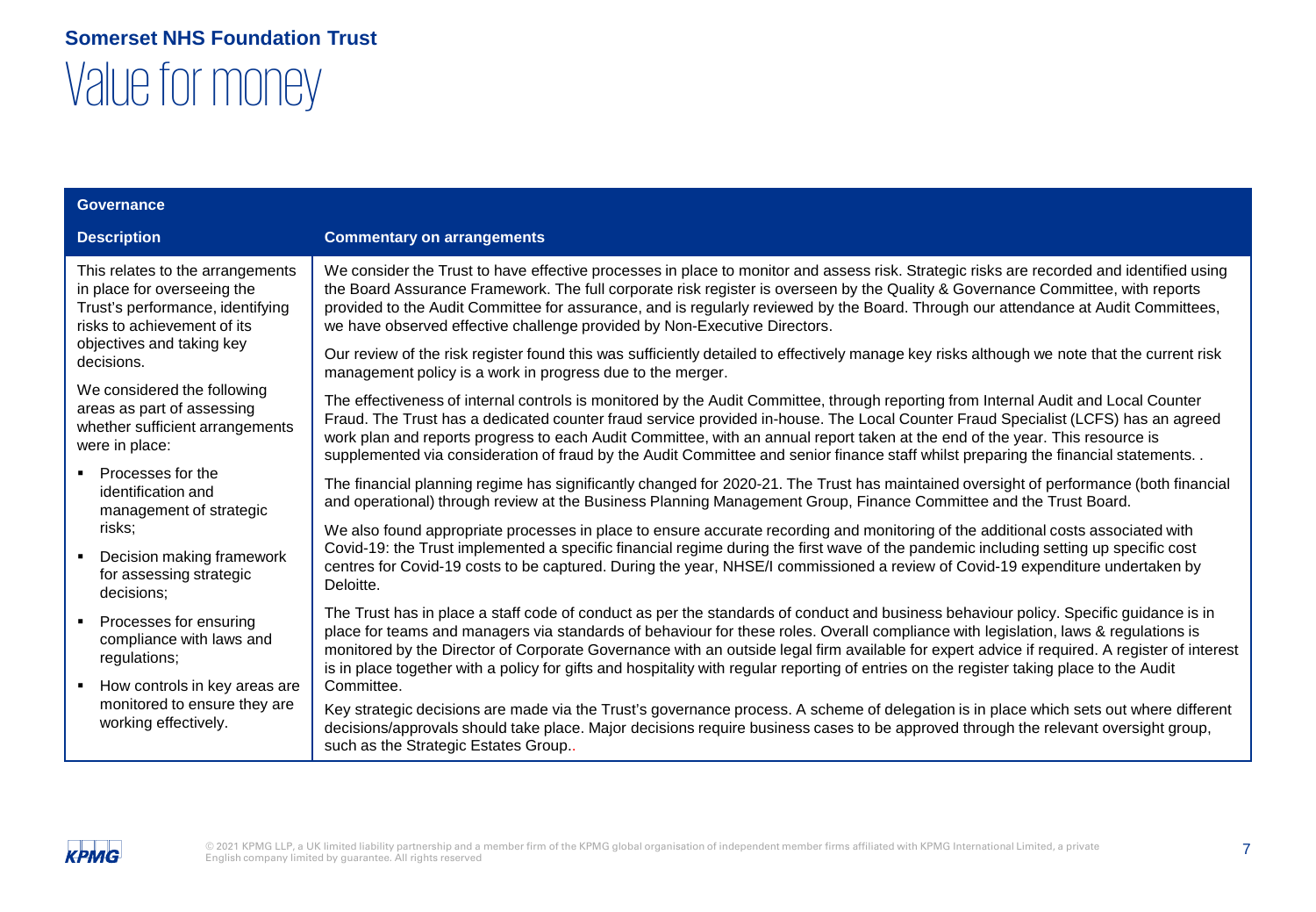| Improving economy, efficiency and effectiveness                                                                                                                                                                                                                                                                                         |                                                                                                                                                                                                                                                                                                                                                                                                                                                                                                                                                                                                                                                                                                                                                                                                                                                                                                                                                                                                                                                                                                                                                                                                                                                                             |
|-----------------------------------------------------------------------------------------------------------------------------------------------------------------------------------------------------------------------------------------------------------------------------------------------------------------------------------------|-----------------------------------------------------------------------------------------------------------------------------------------------------------------------------------------------------------------------------------------------------------------------------------------------------------------------------------------------------------------------------------------------------------------------------------------------------------------------------------------------------------------------------------------------------------------------------------------------------------------------------------------------------------------------------------------------------------------------------------------------------------------------------------------------------------------------------------------------------------------------------------------------------------------------------------------------------------------------------------------------------------------------------------------------------------------------------------------------------------------------------------------------------------------------------------------------------------------------------------------------------------------------------|
| <b>Description</b>                                                                                                                                                                                                                                                                                                                      | <b>Commentary on arrangements</b>                                                                                                                                                                                                                                                                                                                                                                                                                                                                                                                                                                                                                                                                                                                                                                                                                                                                                                                                                                                                                                                                                                                                                                                                                                           |
| This relates to how the Trust<br>seeks to improve its systems so<br>that it can deliver more for the<br>resources that are available to it.                                                                                                                                                                                             | From the 17 March 2020 QIPP/CIP programmes were put on hold in accordance with national guidance. This was to allow CCGs and<br>providers to respond to the pandemic. Despite this pause on headline cost reduction programmes the Trust has continued to monitor<br>and track delivery of CIPs, although the forecast delivery has been significantly impacted by Covid-19. The Trust has a dedicated CIP<br>Review Group which works with the Directorate teams to develop of the savings plans.                                                                                                                                                                                                                                                                                                                                                                                                                                                                                                                                                                                                                                                                                                                                                                          |
| We considered the following<br>areas as part of assessing<br>whether sufficient arrangements<br>were in place:                                                                                                                                                                                                                          | Trust undertakes analysis of how the Trust compares with peer providers nationally via the NHS Benchmarking Network projects in<br>which the Trust participates. Areas where the Trust compares favourably or adversely against other providers are identified and<br>highlighted to key leads within the respective service areas. The Trust also uses the Model Hospital digital tool to identify variation and<br>areas for potential improvement at a Speciality level.                                                                                                                                                                                                                                                                                                                                                                                                                                                                                                                                                                                                                                                                                                                                                                                                 |
| The planning and delivery of<br>efficiency plans to achieve<br>savings in how services are<br>delivered:<br>The use of benchmarking<br>information to identify areas<br>where services could be<br>delivered more effectively;<br>Monitoring of non-financial<br>performance to assess<br>whether objectives are being<br>achieved: and | The Trust has a performance management framework in place to set the structure of performance management across the Trust. This<br>details the format of reporting and outlines roles and responsibilities at each level. The main element of performance reporting is the<br>integrated performance report which provides the Trust Board with key operational performance indicators on a monthly basis. This<br>report highlights performance in different domains in line with the Trust's strategy and highlights key areas for improvement within each<br>domain. For these areas further information is provided, such as trends, to help inform the Board and provide the full context.<br>Directorate finance reports follow a similar format and are reported monthly to the Finance Committee and Quality & Governance<br>Committee.<br>The Trust forms part of the Somerset Integrate Care System (ICS). Members of the Board and leadership team have roles in a number<br>of key working groups such as the ICS Shadow Board, ICS Chief Executives Group and Directors of Finance group. The Trust has also<br>agreed a strategic case for merger with Yeovil District Hospital NHS Foundation Trust which has been submitted to NHSE/I for<br>consideration. |
| Management of partners and<br>subcontractors.                                                                                                                                                                                                                                                                                           |                                                                                                                                                                                                                                                                                                                                                                                                                                                                                                                                                                                                                                                                                                                                                                                                                                                                                                                                                                                                                                                                                                                                                                                                                                                                             |